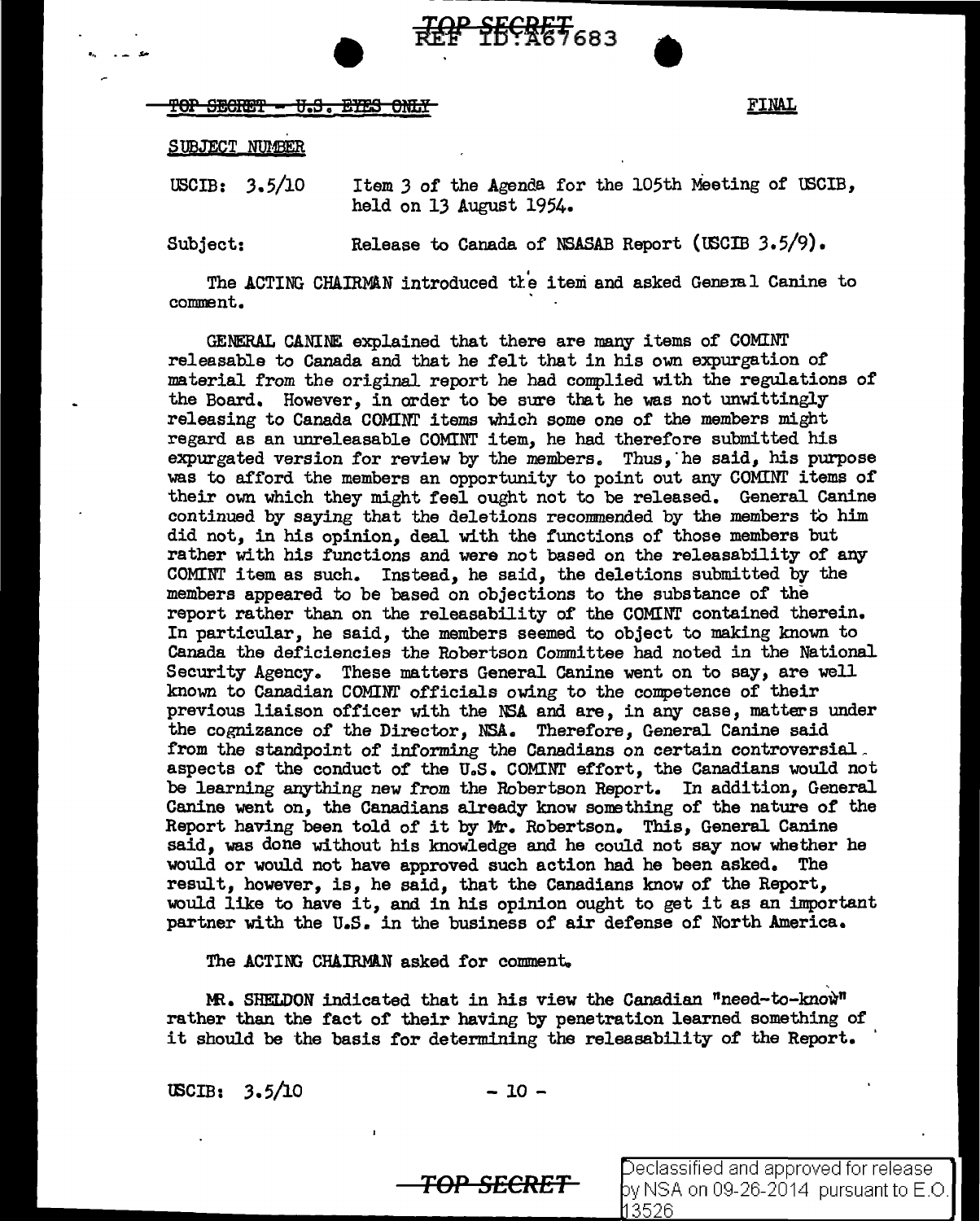<u> FOP SECRET - U.S. EYES ONLY</u>

 $\text{USCIB: } 3.5/10$ 

GENERAL CANINE commented to the effect that the Report deals only with early warning problems and expressed the view that it is not reasonable to try to differentiate between one part or another of early warning information insofar as Canada is concerned on the North American Continent.

TOP SECRET<br>REF TD: A67683

MR. GODEL expressed doubt that the need to know criterion is applicable to the deletions proposed.

MR. SHELDON stated that another fundamental question is the release of "third agency" information.

ADMIRAL ESPE pointed out that the Report contains a good deal of information other than COMINT and expressed some doubt as to whether the Report in question is a proper vehicle for conveying that type of information to the Canadians.

The ACTING CHAIRMAN indicated agreement with this view and drew attention to Appendices III and X of the Report.

MR. GODEL expressed the opinion that the Report has many shortcomings and that to give it official sanction as a result of expurgating it further would be to clothe it with greater significance than it deserves. He suggested forwarding it as proposed by the Director, NSA pointing out at the same time the fact that it has not been officially accerted although parts of it might be of use.

The ACTING CHAIRMAN indicated some difficulty in discerning why further expurgation need be construed as official sanction for the remainder.

GENERAL CANINE stated that the questions raised were such as cause him to consider whether he should not perhaps submit the Report to the Secretary of Defense for examination to make sure that non-COMINT information which should not be sent to Canada is taken out since the non-COMINT information to which objections have been raised 'is not within the proper purview of USCIB.

m. GODEL pointed out that such action might create even greater difficulties.

The ACTING CHAIRMAN indicated his view that Appendices III and X are not suitable, on a need-to-know basis, for dissemination to Canadian intelligence authorities. He. said that other members might have similar suggestions. He suggested that General Canine accept these views and proceed from there according to his responsibilities.

 $\text{USCIB:} \quad 3.5/10 \qquad \qquad -11 -$ 

#### **TOP SECRET**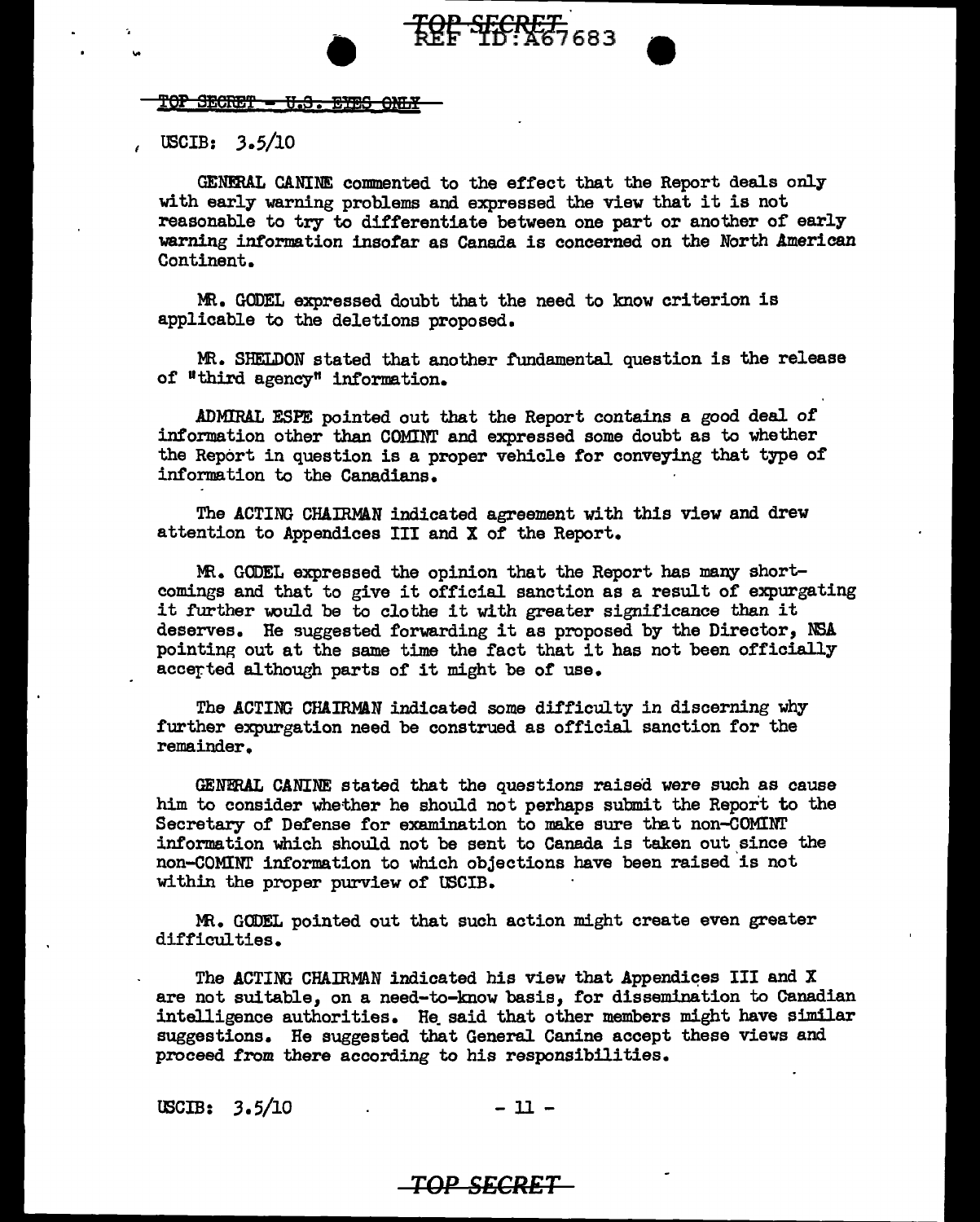<u> POP SECRET - U.S. ETES ONLT</u>

 $\texttt{USCIB:} \quad 3.5/10$ 

GENERAL CANINE said that that would require him to seek advice from the Office of the Secretary of Defense. He outlined the difficulties that arise in attempting to produce intelligence without knowledge of its purpose and explained that one of the purposes or giving the report to Canada was to assist the Canadian counterpart of NSA, with which *NSA.* is in close collaboration, in producing from COMINT sources information of value in solving the early warning problem. Expurgation that would obscure the intelligence objective, be said, would render the Report worthless.

*SECRET*<br>ID:A67683

MR. GCDEL pointed out that, while from the intelligence point of view Appendix  $\bar{X}$  is ELINT, not COMINT, the policy relationship between COMINT and ELINT has been recognized in that the Board has expressed a desire to have cognizance over both fields.

The ACTING CHAIRMAN indicated that his objections are based on the revelaticn of U.S. organization and dispositions as contained in the questioned parts of the Report.

GENERAL CANINE replied that insofar as his facilities are concerned he furnishes the Canadians a quarterly report of the U.S. organization and disposition.

ADMIRAL ESPE offered the opinion that much of the questioned information might not have been made available for inclusion in the Robertson Report had it been know in advance that there was any intention of releasing it to any other country.

MR. GODEL said that he felt the Board to be faced with a difficult choice and ought to try to make the best of a bad situation. He said that he is not favorably impressed by the Report and would prefer that it not be given to Canada. At the same time, he said, he finds it difficult to see how the U.S. could gracefully refuse. He suggested that the Report be released with a frank letter to the effect that it is not approved but may be useful.

GENERAL CANINE pointed out that Mr. Robertson had acted in good faith when he had let the information about the Report become known to the Canadians. This happened when Mr. Robertson was engaged in discussions of the hemispheric early warning problem with Mr. Solandt of the Canadian Scientific Board.

The members agreed that the result was to present them with what amounted to a fait accompli.

*TOP SECRET* 

~

lBCIB: *3.* 5/10 - 12 -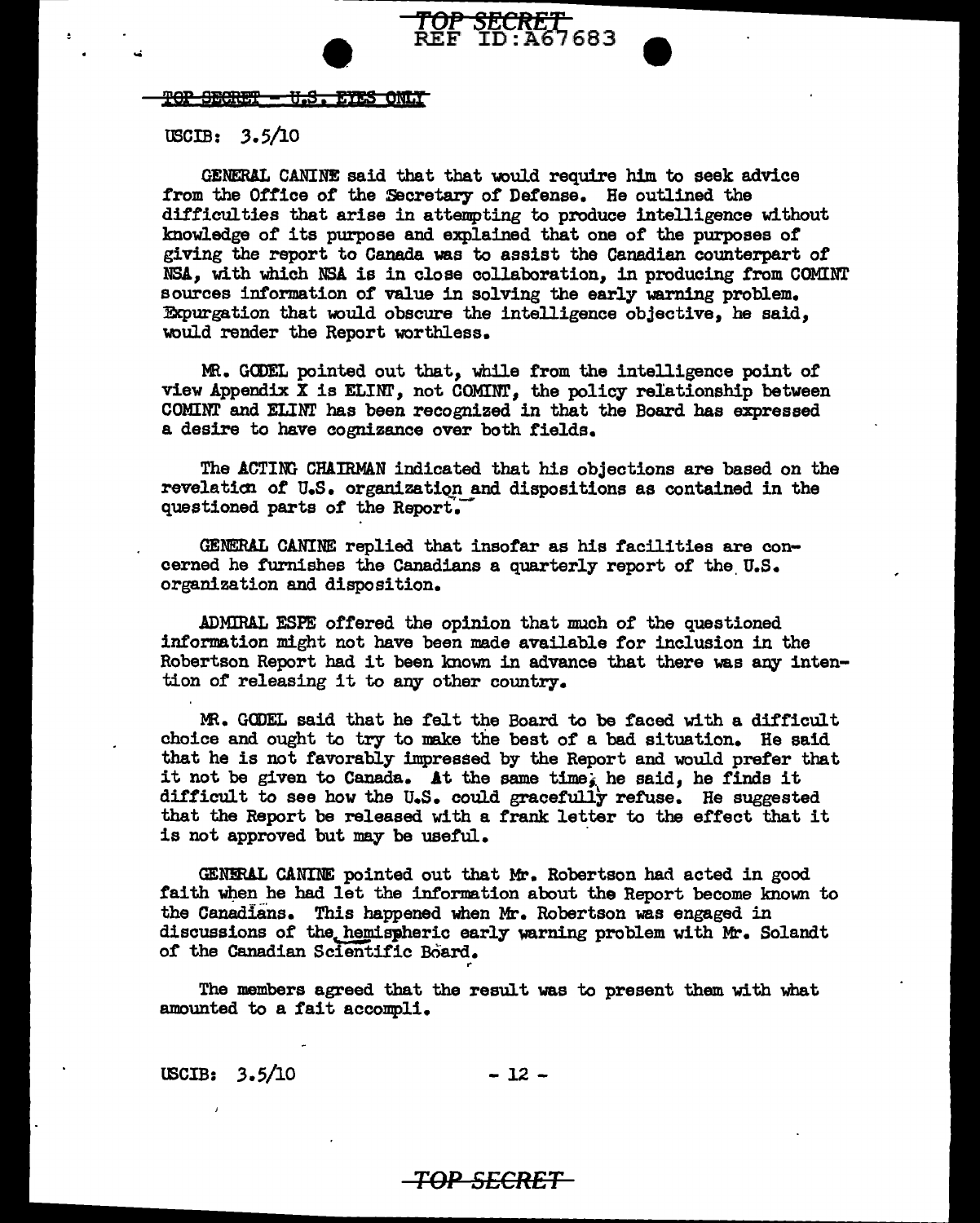#### TOP SECRET - U.S. BYES ONLY

tECIB: *3.* 5/10

MR. ELLIS stated that he would subscribe to General Canine's proposal.

<del>TOP\_SECRET\_</del><br>REF\_ID:A67683

The ACTING CHAIRMAN asked for further comment.

MR. ARMSTRONG indicated that he would support the position of the Director. NSA and agree to having the report forwarded with a cover memo disclaiming any official aspects of it other than as it affects COMINT.

The ACTING CHAIRMAN posed the question of control of dissemination of the Report in Canada.

GENERAL CANINE pointed out that the Report bears the COMINT codeword thus automatically reducing the probable extent of distribution.

There followed a discussion as to whether only the COMINT aspects of the report should be sent.

It was brought out by GENERAL CANINE that such a version wuld not longer be the Robertson Report the Canadians had already been told about and given to understand, by both Mr. Robertson and General Canine, they would get.

ADMIRAL ESPE questioned the ·authority of Mr. Robertson to indicate to the Canadians that they could have the Report. He pointed out that the Board is not obligated to yield the Report without previous consul-. tation.

Mt. GCDEL voiced the opinion that yielding now would. be less embarrassing than denying a specific request that has been·pending a long time.

MR. SHELDON suggested sending only the COMINI portion with a letter of transmittal pointing out that other aspects have been made. available through other appropriate channels such as the CJSM.

GENERAL SCHOW indicated that the Army favors deletions and doubts the propriety of USCIB or NSA releasing ELINT information.

GENERAL LEWIS asked what specific embarrassment would be likely to ensue if the Report were not released at all.

MR. GODEL said he felt reluctant to give the report US sanction because he views it only as the opinion of an advisory group and, therefore, wuld consider release on that basis to be the least embarrassing course of action.

uscib: 3.5/10 - 13 -

*TOP SECR'BT*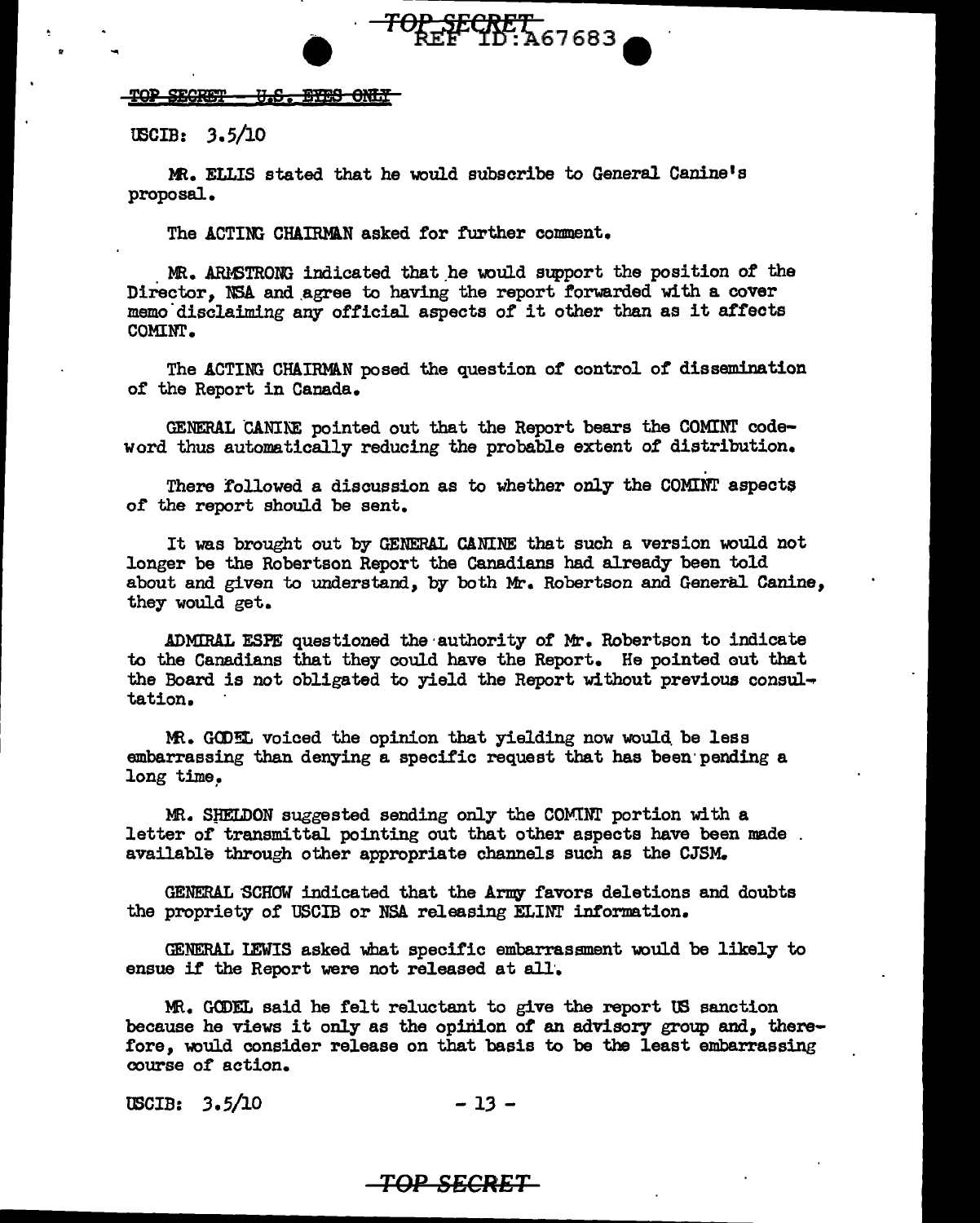#### <del>TOP SECRET</del> <del>- U.S. EYES OMY</del>

# $tSCIB: 3.5/10$

GENERAL I&IIS repeated his question stating that it appeared to be a case of being embarrassed if we don't forward it yet some seemed to feel that there are things in the Report that the Canadians do not need to know. He went on to point out that we normally favor release of mutual defense information to Canada. Therefore, he asked, are the proposed expurgations intended to eliminate U.S. dirty linen that will be embarrassing if left in?

**TOP SECRET**<br>REF ID:A67683

MR. GODEL stated that to withhold release of the report would be to imply greater importance and a degree of official sanction which we are not now prepared to attach to the report. While he personally viewed the report with mixed feelings, it was his impression that a substantial amount of information in the report was already known to the Canadians through our extensive collaboration with them on Continental Air Defense matters.

GENERAL LEWIS disagreed with this view and offered the opinion that it would be valid to refuse the Report on the grounds that it is inadequate. In fact, he said, he felt that there is serious doubt as to the accuracy of the Report.

GENERAL CANINE said that in spite or its shortcomings the Robertson Report was a distinct aid to him in facilitating his responsiveness to early warning requirements.

GENERAL LEWIS expressed puzzlement as to why that should be an  $\frac{1}{2}$  argument for giving the Report to Canada. He said he thought it would be better for General Canine to pick out the lessons to be learned and send those to Canada.

GENERAL CANINE answered that if the Report is helpful to him in its present form it will also be helpful to CBNRC whose problems are identical with his.

The ACTING CHAIRMAN asked General Canine if he would prefer to press the matter to a vote or would rather reconsider the problem in the light of the discussion with the view to releasing the COMINT aspects and expurgating as necessary the non-COMINI' aspects.

GENERAL CANINE said he would prefer to have the Board take action on the proposal and if the Board's decision should run counter to the views he has expressed he would accept the decision gracefully and get out of the situation as best he could.

MR. GODEL expressed the view that insofar as COMINT matters within the competence of USCIB are concerned, General Canine's proposal is

 $\text{USCIB:} \quad 3.5/10$  - 14 -

#### *TOP SB'CRET*